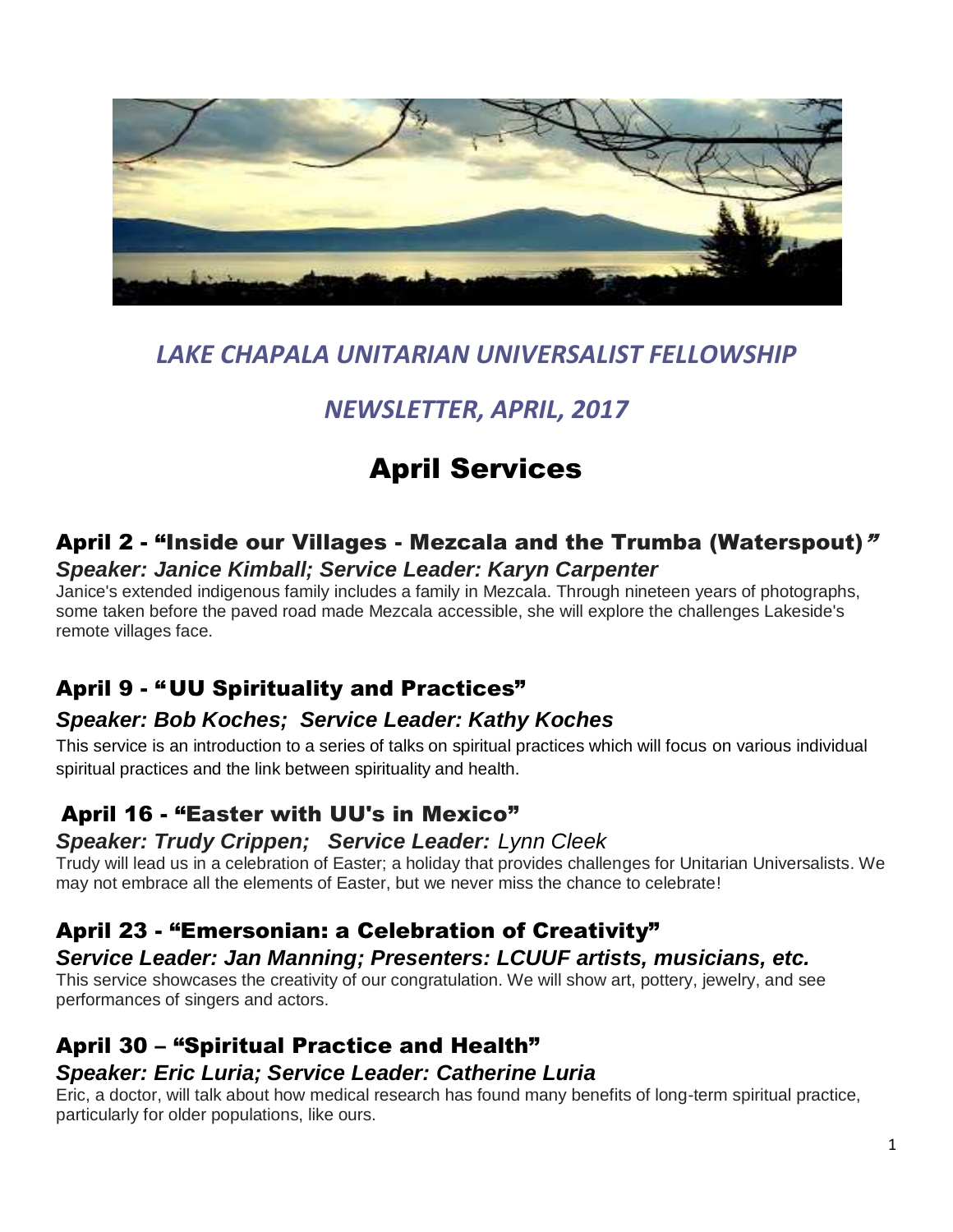

A candidate for the LCUUF half time Minister position was interviewed by the Ministerial Search Committee on Saturday, March 25th. The Committee (Chair - Teresa Sande, Trudy Crippen, Tom Dowdy-Winslett and David Miller) has unanimously recommended the candidate to Houston and the LCUUF Board. Stay tuned!

### From the Care Committee:

The Care Committee, composed of Lynn Cleek (Chair), Paul Bennett, Joan Jaquish, Buddy Dowdy-Winslett and Lori Feljsted, has prepared a listing of **"Help Contacts for Services 2017"** which includes contact information recommended by committee members for a range of local services including car mechanics, drivers, hospitals, notaries, tree services, and translators. The list is included as an attachment with this Newsletter and can be downloaded and printed for reference.

The Committee is still looking for **donations of blank greeting cards t**o be used to be in touch with members.

#### Member News



### Committee News



From the

#### Membership Committee:

In July 2016 we began the **Assistant Greeter program.** Assistant Greeters become more familiar with other members, form new friendships and interact with our interesting visitors. Our Assistant Greeters have become a valuable asset to the Membership Committee and have contributed significantly to making us a welcoming Fellowship. A **BIG THANK YOU to all those who have served as Assistant Greeters. (**See the listing posted on the bulletin board).

**Birthday Greetings** to the following members who celebrate birthdays in April: April 11 - Linda Conklin April 16 - Peter Jessen April 24 - Gary Cleek, Mardele Harland, Catherine Luria April 29 – Sharon Woods



*A fond "farewell" to our snowbird members, friends and visitors. We'll look forward to your return!*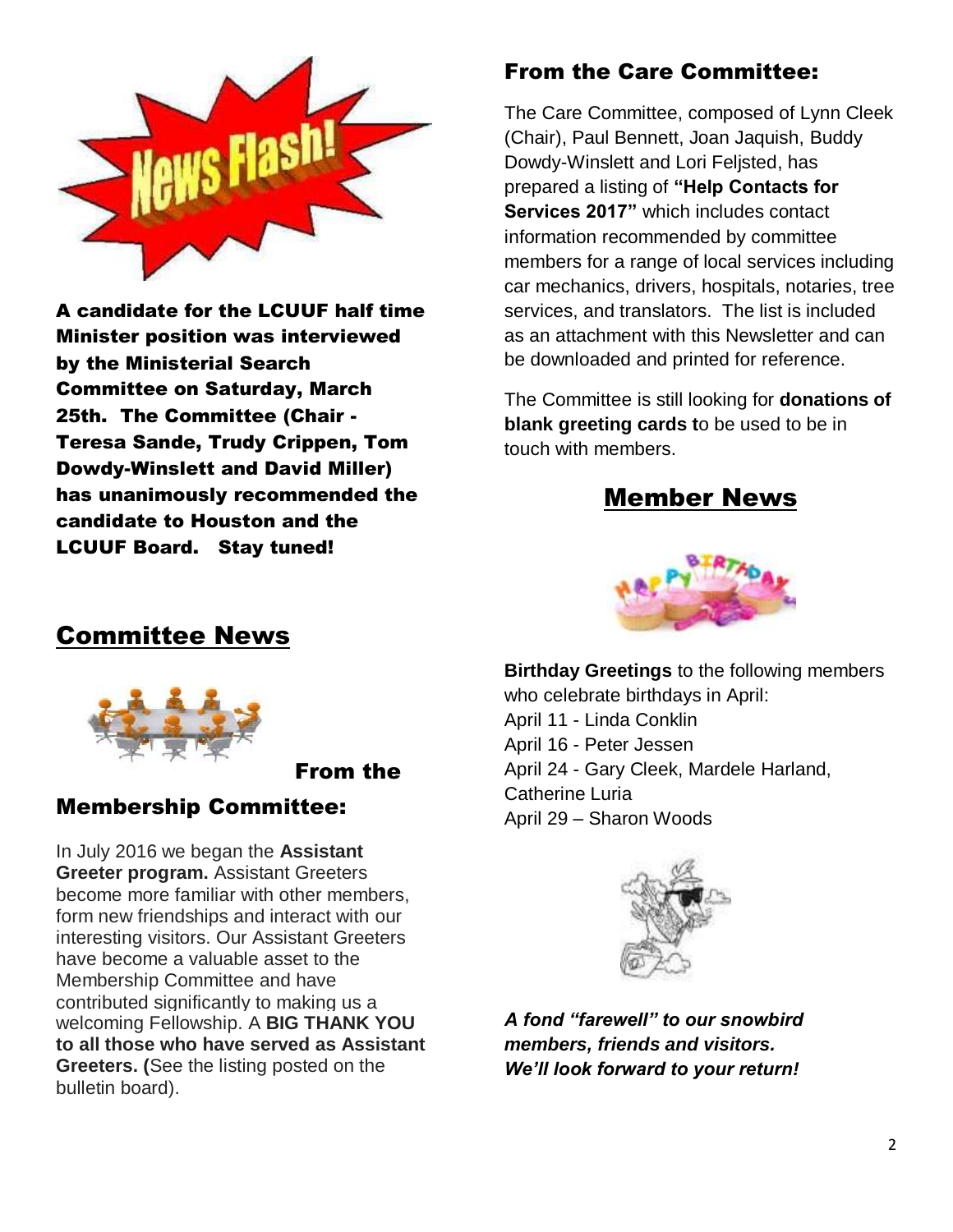### Member Spotlight



*MaryHelen Montgomery by Jan Manning*

MaryHelen is like her orange-and-red rose painted truck – colorful, unique, and spirited.

She was born an only child in Indiana to an RN mother and a physicist father. Both parents were active in aviation and her mother taught flying to the Army Air Corps during WWII while her father worked with the physics of sound. MaryHelen's earliest memory, as a toddler, is flying with her mother and having a stomach that refused to stay down.

MaryHelen has two master's degrees and has taught Spanish for 22 years, a job she loved. She used to rile the other teachers by bringing music to the classroom, one Spanish song a week which the students learned and performed at the end of the week. She also taught them Latin dancing and cooking. This diligent dedicated teacher really gave a comprehensive education in Spanish to her students.

One of her Master's Degrees is from Universidad de Veracruzana in Xalapa which she earned in 1969, during her second foray into Mexico. Her second Master's degree is in Bilingual Education from the University of Michigan. At the time the U.S. government was eager for more bilingual teachers and she was therefore invited to study on the government's nickel.

Did you know MaryHelen is a woodworker, has a Builders' License, and is a certified general contractor? She became interested in building design while volunteering on Habitat for Humanity houses and seeing how poorly they were designed. She had a skirmish with the foreman of one

building crew when she suggested he have the house rotated 180 degrees on its foundation which would have solved a light and heat problem. She lost. The foreman simply kept repeating the party line, "we have to follow the official design".

MaryHelen embraces most earth-friendly concepts, and on her ten acre lot in Michigan she has planted over 4,000 trees. She taught guidelines for solar heating and has always been an advocate of ecologically sound living, recycling and composting. She said that one of her most esoteric pieces of knowledge is how to make compost from doggy poop and sawdust.

She enjoys international folk dancing and music. Her two passions are flamenco dancing and dogs. She donned her special dancing shoes with nails in the soles of the heels and toes, and twirled to *compas*, the rhythmic cycles of the music, as often as she could, until her knees rebelled. As for dogs, she helps every year at the spay and neuter clinics, takes her dogs everyday to the dog park, and contributes as often as she can to the welfare of street dogs.

MaryHelen grew up Methodist but became disillusioned in her teens. After some intensive searching, she discovered Unitarian Universalists in her early 20s and loved the openness and acceptance. She has been a member ever since. As well as LCUUF, she belongs to the 1000 member congregation in Ann Arbor. She prefers us even though Bob tries to get her to sing tenor in the choir. She also helps with recycling, and, as a snowbird, enjoys our perfect weather for five months each year. She likes the intimacy allowed in our smaller fellowship.

She has 3 grown children, all as spunky as she, two pampered dogs, and one funky flamenco truck.

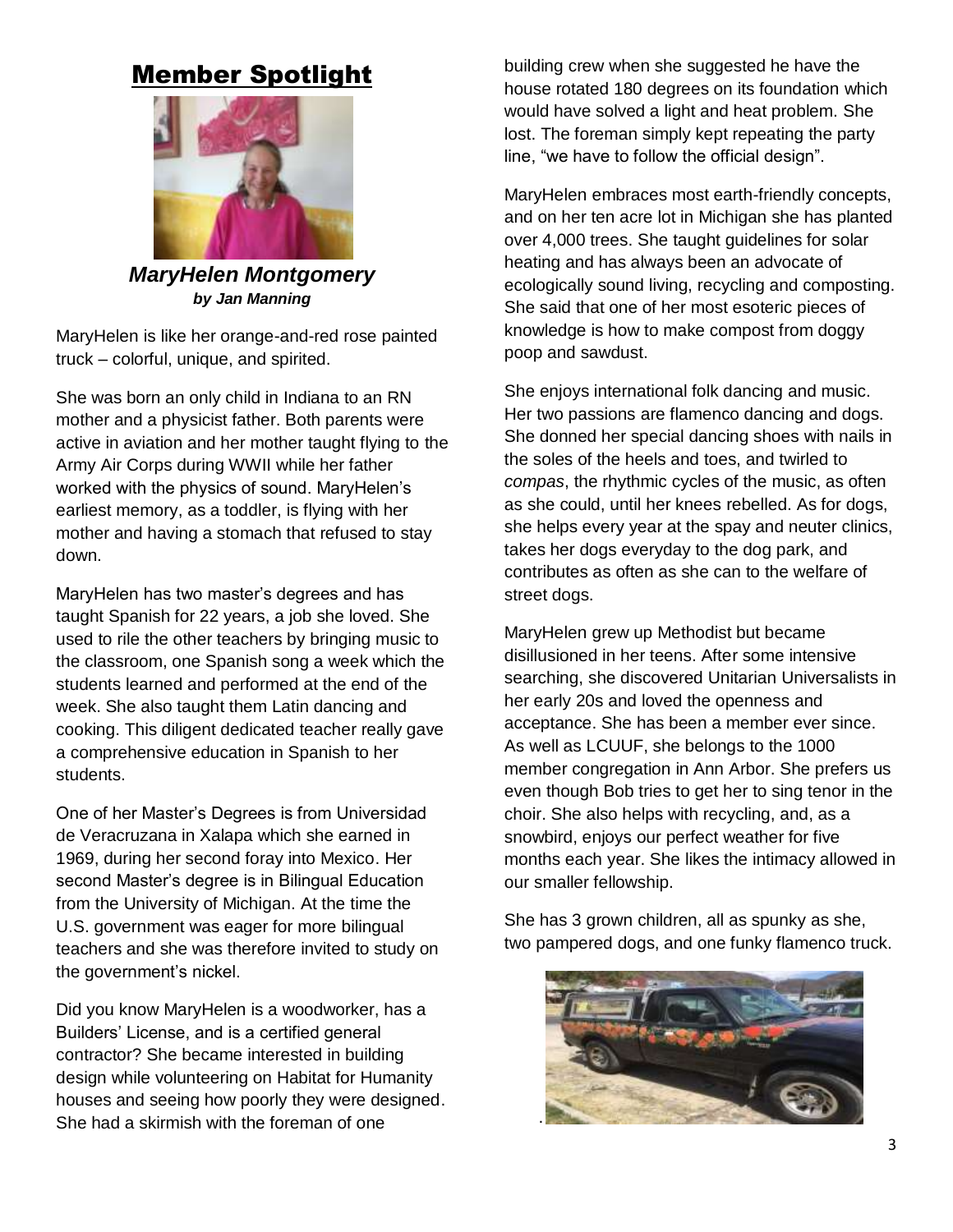## Upcoming Activities

### Harvest the Power Workshops



The first Harvest the Power workshop on "Identity" was held on March  $18<sup>th</sup>$ . These workshops on leadership and faith development are informative, stimulating and fun**! The second workshop will be held on Sat, April 1st on the theme of "Purpose". The last workshop will be held on Sat. April 15th, on the theme of "Path". Both workshops are from 10 to 2 at the Fellowship.** 

**For information, please contact Tom Dowdy-Winslett at** [tomasdwx@gmail.com](mailto:tomasdwx@gmail.com)

Easter Lunch – April 16th



Instead of the last Sunday of the month, we will go out to a restaurant after the Easter Service on April 16<sup>th</sup>. Please join us. Sign up on the Easter Lunch sheet on the Welcome Table.



#### Circle Suppers

Assignments for the April/May/June circle suppers are posted on the bulletin board. Hosts will be contacting their assigned guests to determine a convenient date and time for their Circle Supper. If you did not sign up but wish to be on the "wait list", please contact Bob or Kathy Koches at [kkoches@gmail.com](mailto:kkoches@gmail.com)



## Agnostic and Humanist Discussion Group

The Atheist, Agnostic & Humanist Discussion Group will meet on April  $24<sup>th</sup>$  at 3 p.m. at the Fellowship. We will be discussing Robert Kroog's talk that was given at LCS on truth, skepticism and manufactured reality entitled "Big Lies and Tiny Truths." Robert Kroog teaches university level ethics courses Washington, DC when not spending time here in Lakeside. The talk will be sent out to all members. If you are not a member, but would like a copy of the talk, please contact Bob Koches at [bobkoches@gmail.com](mailto:bobkoches@gmail.com)